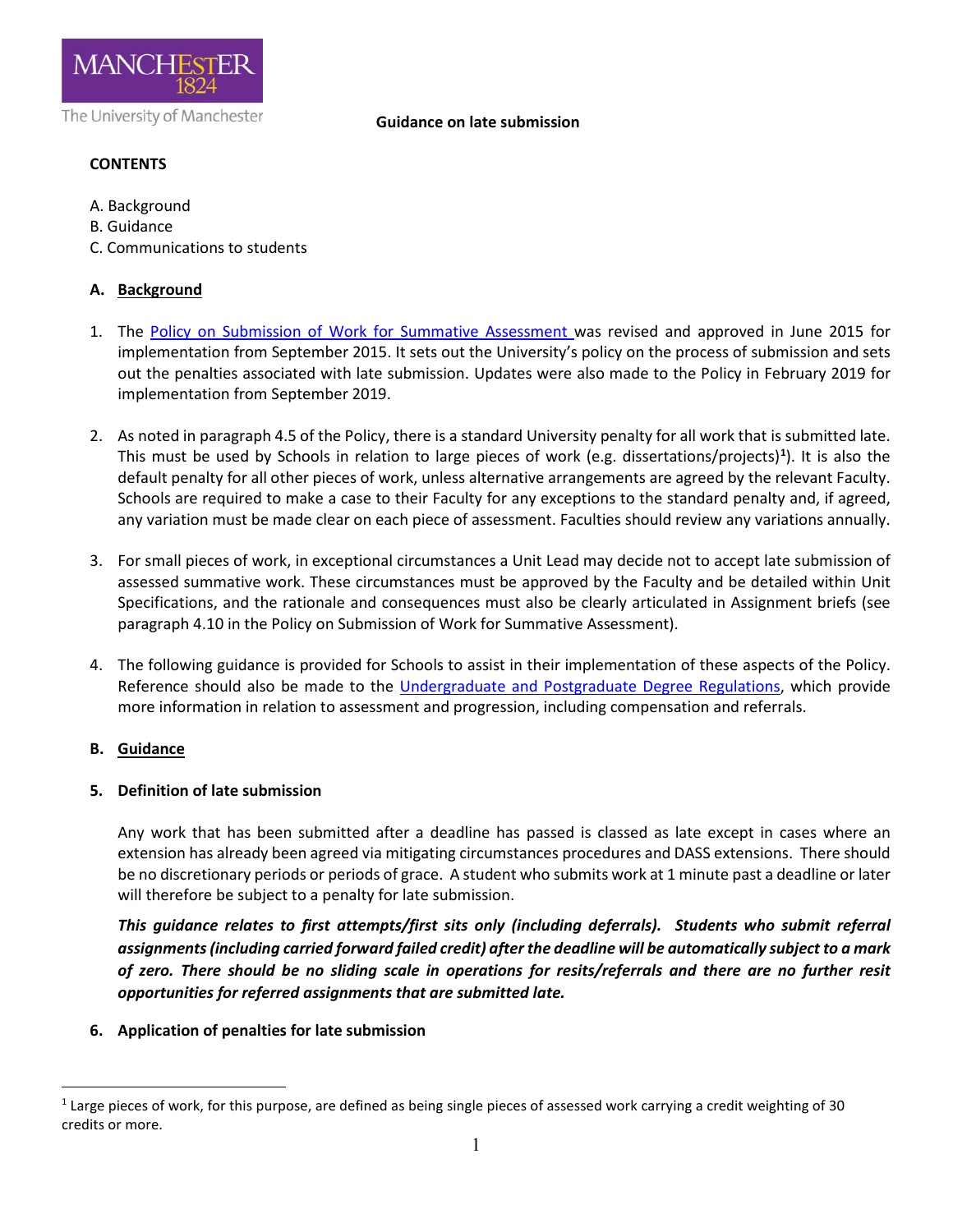In cases where a piece of work does not represent an entire assessment or unit, the penalty applies to the *individual piece of work*, not the total assessment or unit.

No calculations should be made for part-days. Any work submitted *at any time* within the first 24 hours following the published submission deadline will receive a penalty of 10% of the maximum amount of marks available. Any work submitted at any time between 24 hours and up to 48 hours late will receive a deduction of 20% of the marks available, and so on, at the rate of an additional 10% of available marks deducted per 24 hours, until the assignment is submitted or no marks remain.

If a piece of work is not marked out of 100, the deduction per day is proportional to that for work marked out of 100. For example, for a piece of work marked out of 60, the deduction would be 6 marks per day/24 hours. The reduction is therefore 10% of the *total assessment value*, rather than 10% of the mark awarded for the piece of work.

The Policy relates to 24 hours/*calendar days*, so includes weekends and weekdays, as well as bank holidays and University closure days. If an assessment deadline is at noon on a Friday and the student submits it just before noon on the following Monday, their penalty would be a 30% mark deduction, based on being late by three days/72 hours. Schools are therefore advised to consider the implications of deadlines (particularly for hard copy submissions) and are encouraged to avoid deadlines on a Friday.

Schools must make it clear to students that submission dates and times are in UK local time and it is the responsibility of students to ensure that they check the relevant time zone. (This may be of particular relevance to distance learning students).

Should Schools require both online and hard copy submission of an assignment, the late submission penalty would apply to the piece of work with the earliest submission date.

#### **7. Professionally accredited programmes**

The requirements of Professional and Statutory Bodies can take precedence over the requirements of the Policy. Therefore, PSRB accredited programmes which have a deadline/time related Intended Learning Outcome (ILO), for example related to professionalism, are permitted to apply a zero tolerance approach and issue a penalty of zero marks for late submission.

Conversely, in areas where students need a mark/credit for PSRB purposes, they should still be given a mark for work submitted late, if that is a PSRB requirement.

## **8. Procedure for the handling of cases where a student receives a pass mark for an assignment (including dissertations) but then fails the unit due to the deduction of marks as a penalty of late submission**

Students whose assignment mark falls *below a pass* as a result of a late penalty should **not** be routinely\* asked to resubmit the assignment; instead, the original assignment will be used in lieu of a referral, and normal resit/referral procedures will apply, with unit marks receiving a suffix of 'C' or 'R', as described below. If a student's original unit mark before the application of the penalty *was a pass*, the mark recorded for the unit will not fall below the minimum compensatable pass mark for the programme.

\*However, if the student has *exhausted all their compensation allowance or the unit is a core/compulsory unit which does not permit compensation*, the student would need to take a referral for progression purposes, and would receive an 'R' suffix – see example 8.2 below.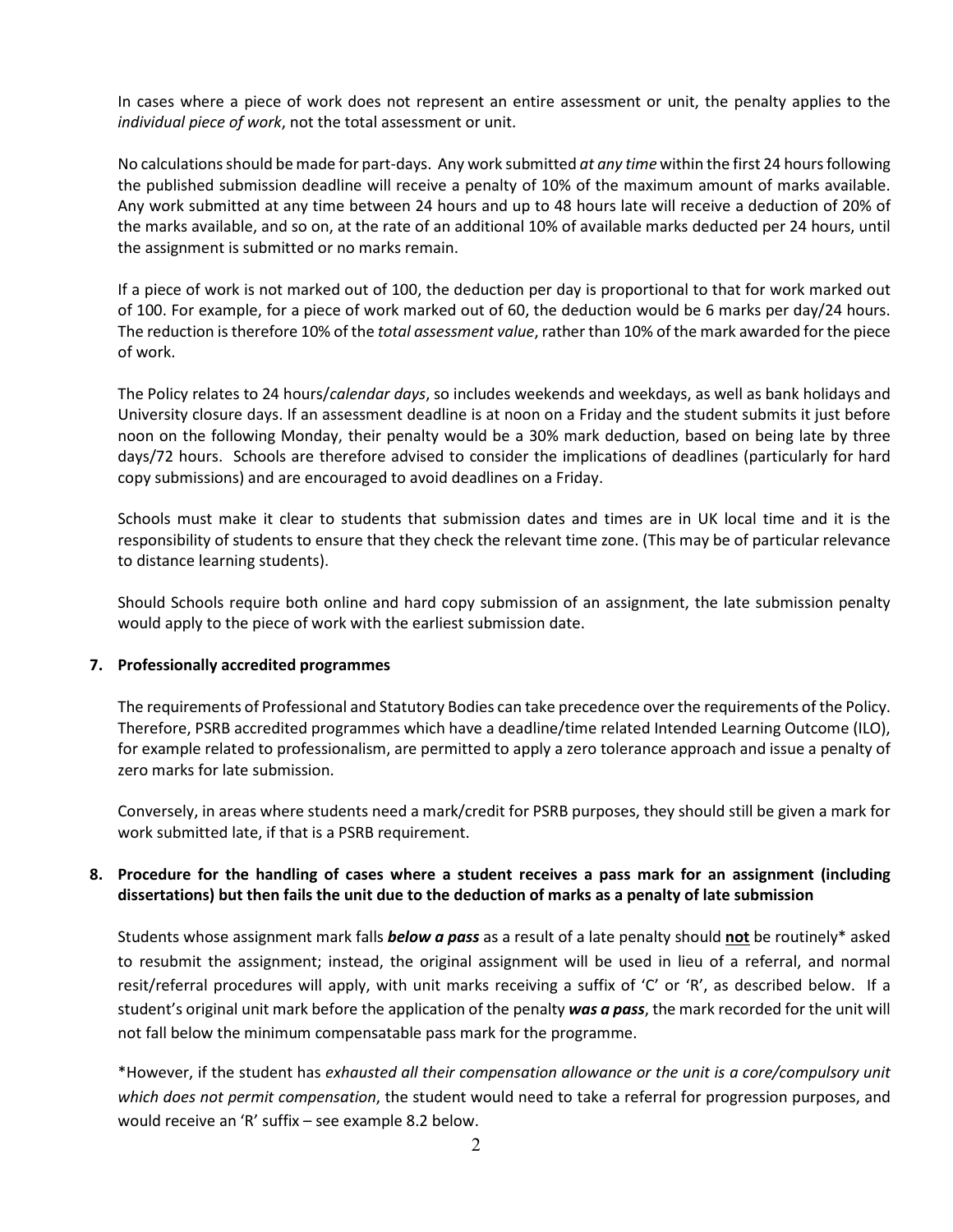#### **Example scenarios**:

- 8.1 In cases where a student's *overall unit mark is in the compensation zone* (following application of a late submission penalty) and the student has compensation credit remaining, normal compensation procedures will apply. For example, UG marks after the penalty of between 30 and 39 are recorded as 30-39C. PGT marks after the penalty of between 40 and 49 are recorded as 40-49C.
- 8.2 In cases where a student's *overall unit mark is in the compensation zone* (following application of a late submission penalty) but the *student has exhausted all their compensation allowance or the unit is a core/compulsory unit which does not permit compensation*, the student would need to take a referral of the unit for progression purposes, and would receive an 'R' suffix.
- 8.3 In cases where a student's *overall unit mark falls below the compensation zone*, following application of a late submission penalty, the original assignment submission is treated as a referral and the mark is capped, with the final unit mark recorded with a suffix of 'R' to denote its treatment as a referral. For example, UG course unit marks that were pass marks before the penalty but that after the penalty fell to below 30 are recorded as 30R (i.e. the minimum compensatable pass mark). PGT course unit marks that were pass marks before the penalty but that after the penalty fell to below 40 are recorded as 40R.

Programmes with minimum compensatable pass marks that are different from the above should adopt an approach that is equivalent but that reflects their pass mark.

## **9. Procedure for the handling of cases where a student's original mark was in the compensation zone before the deduction of marks as a penalty of late submission**

Students whose assignment mark was in the compensation zone should **not** be routinely asked to resubmit the assignment\*; instead the student's original mark will be used in lieu of a referral with the students' unit marks being capped at the lowest compensatable mark (normally 30 for UG and 40 for PGT programmes) and the mark receiving a suffix of 'R' to signify that it is being used in lieu of a referral. For example, a UG student whose assignment makes up 100% of the unit and whose original assignment mark was 35, and receives a mark of 5 for the unit as a result of late submission penalties, would have their unit mark recorded as 30R.

\*However, if the student has *exhausted all their compensation allowance or the unit is a core/compulsory unit which does not permit compensation*, the student would need to take a referral of the unit for progression purposes, and would receive an 'R' suffix.

### **10. Shared units/students undertaking units from another School**

In the case of shared units/students undertaking units from another School, it would be good practice for the application of any late submission penalties to be clearly communicated to the student's programme owning School.

#### **11. Work submitted more than 9 calendar days late**

If work is submitted more than 9 but less than 10 calendar days late, this is considered as a late submission and a penalty will be applied that results in the mark being reduced to zero. The work should still be marked and feedback given.